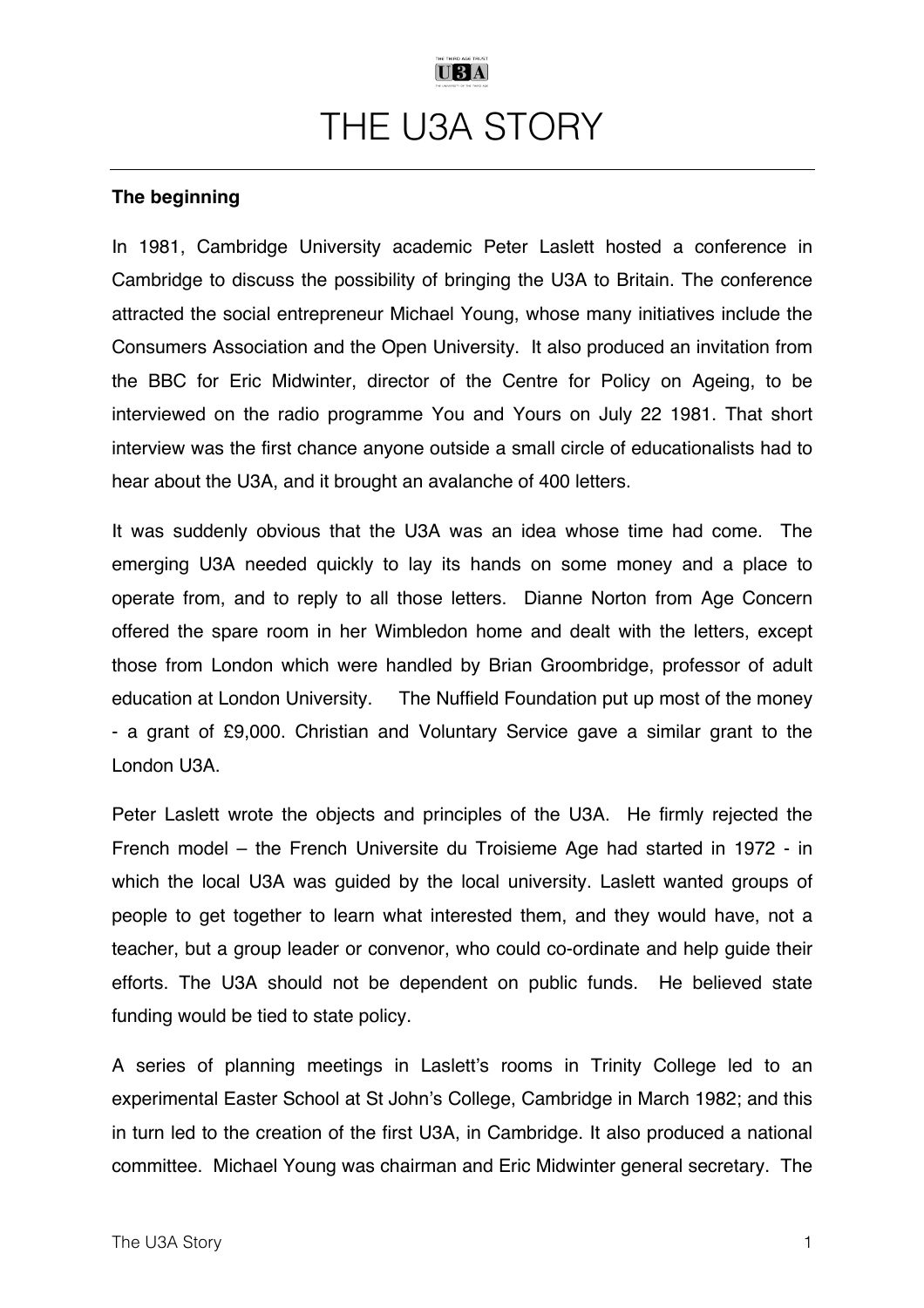

third committee member was Peter Laslett, and Dianne Norton was executive secretary and the U3A's only employee.

The committee took its first decisions in Michael Young's car as it took the four from Cambridge to London at the end of the Easter School. After paying the Easter School expenses they had £6400 of the Nuffield Foundation's £10,000 left, and they decided to split it in two. £3200 would go to creating the national base, and £3200 to the emerging Cambridge U3A.

Local U3As, they decided, were to be self-governing, and open to all Third Agers; their purpose must be educational in its widest sense, which meant that "educational" embraced including leisure pursuits and social purposes; and they must be democratically run.

#### **The first U3As**

Quite quickly, there were three big U3As. Cambridge U3A had a £20 annual fee, hundreds of members, and scores of interest groups. London was doing just as well, with a much smaller annual fee – just  $E4$  – and a weekly Monday lecture. And Huddersfield had support from the local authority, hundreds of members, and a weekly dance.

The word spread fast. Often the national committee was contacted by a lone enthusiast, who would be advised to bring in a few others, enough for a small ad hoc committee. They were told to arrange an inaugural meeting and spread the word through the local press and radio and with posters in civic outlets, especially libraries.

Two early U3As started in Hertfordshire in 1983: Stevenage and Harpenden. In Somerset, a U3A in Yeovil affiliated to the national organisation on 22 October 1983. 1983 also saw the first U3A in Essex, at Saffron Walden. The first U3A in the London area apart from London U3A itself also started in 1983, in Merton. Devon was another early county, with Totnes and Barnstaple moving first.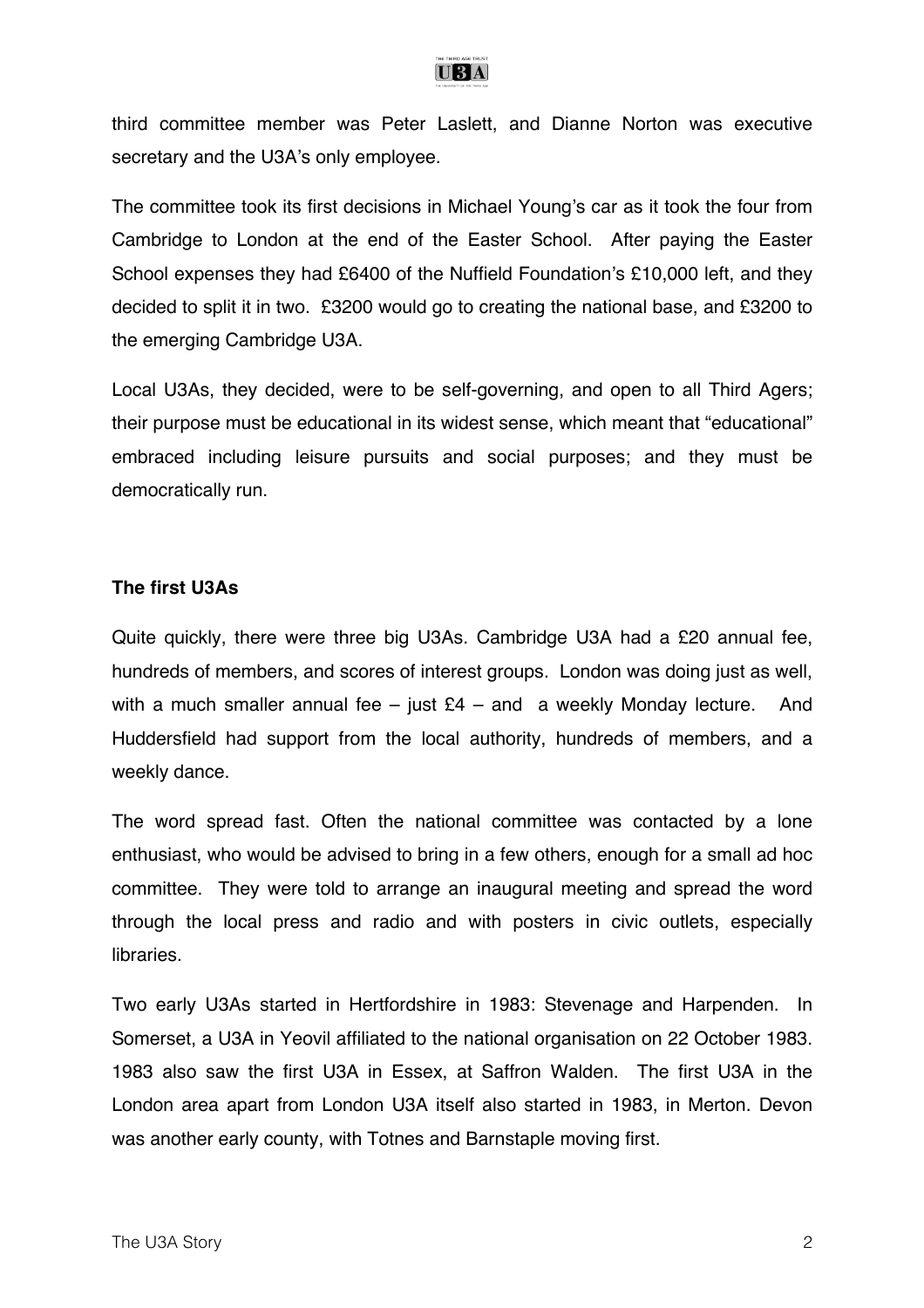

The first national U3A magazine appeared in September 1983. Its first issue was called The Last Post, a title which caused an instant outcry. The second issue in February 1984 was called Late Extra, and in summer 1984 a name was found that lasted for a while: Third Age. In October 1983, the U3A's national organisation was registered as a charity called The Third Age Trust. Some grants came in during the year: £4300 from the Calouste Gulbenkian Foundation, £2400 from the National Extension College, and the Nuffield Foundation gave £5,000 to support a national organiser for two years.

By then, eight U3As were officially registered with the national office, and 15 more registered between October 1983 and October 1984. They all still exist.

In Surrey, Oxfordshire and Cornwall, there were organisations doing similar work. In Surrey and Oxfordshire, after some hesitation, they affiliated to the national organisation, but those in Cornwall did not come in until 2002.

#### **A national organisation**

Fifteen U3As turned up to the first national U3A conference, at Keele University, and the first of many controversies surfaced when Huddersfield and Bradford U3As moved a motion for a minimum age of 50. Young, Laslett and Midwinter were horrified and managed to get it defeated. Roy Shaw, director general of the Arts Council (and former head of Keele's extramural department) delivered the first third age lecture. Michael Young and Eric Midwinter were confirmed as chairman and general secretary, and a committee was elected.

But there had to be a long-term solution to the problem of money, or there would in time be no central organisation to help set up U3As, service them, provide them with advice and materials. An attempt to get U3As to hand over money voluntarily raised just £142.

By the time the 1985 national conference met at Ruskin Hall, Oxford, there was virtually no money left. It decided to seek some public money, without strings. The next year saw Eric Midwinter and Dianne Norton going to the Department of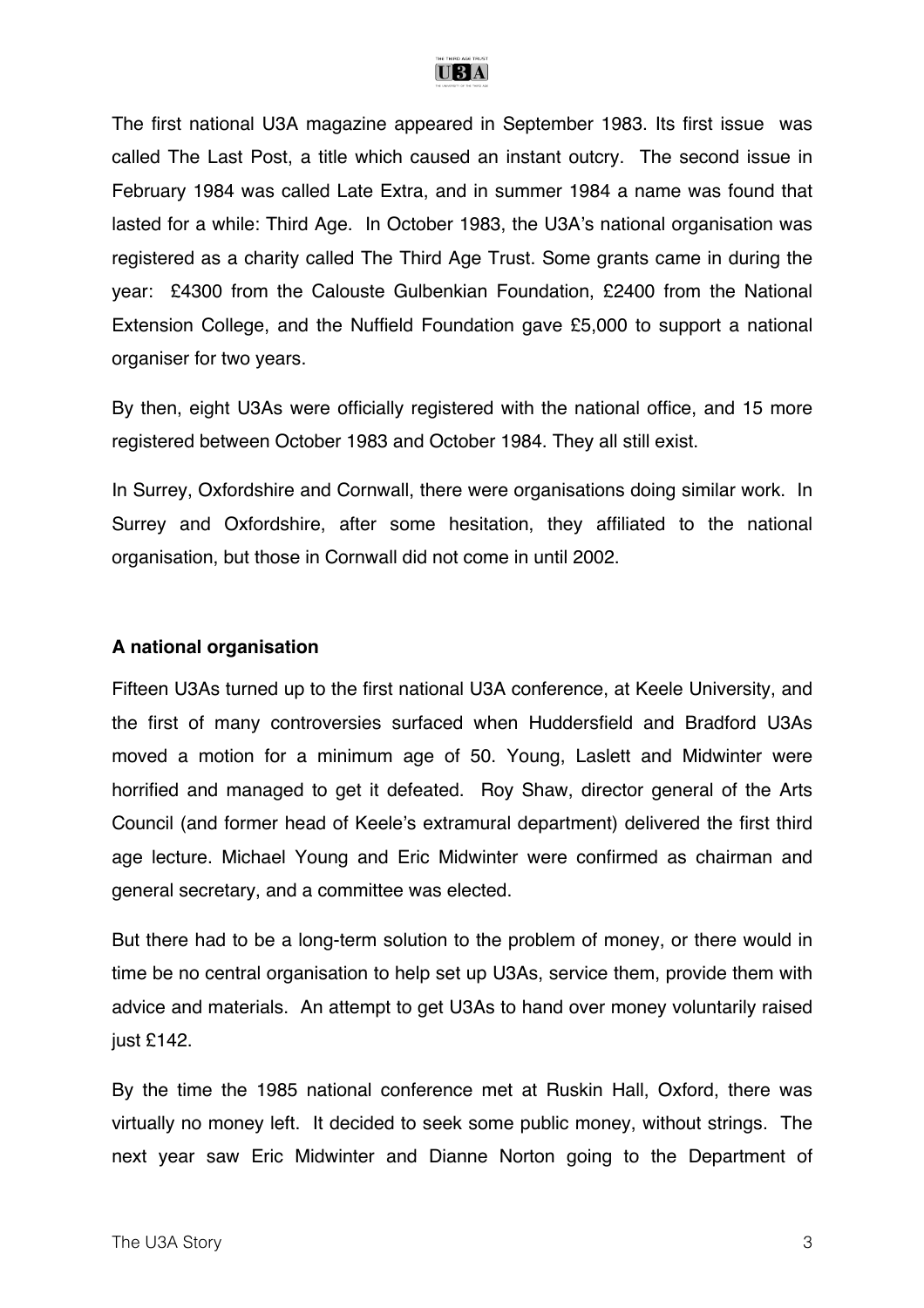

Education and Science (DES) and asking for help during the U3A's rocky introductory years, making it clear that they did not expect a regular subvention.

The DES coughed up £14,900 over 3 ½ years for the national office, the magazine, and the development of new U3As. The 1986 conference in Sheffield decided on a membership fee for local U3As. Michael Young stepped down as chairman and Frank Pedley, a distinguished educationalist, was elected to replace him.

The year of the Sheffield conference was also the year Sheffield got its own U3A, now the biggest in the land. A very different sort of town, Bath, also saw its U3A formed in 1986, and it fell to Bath to host the 1987 national conference, where the system of affiliation fees came under attack.

#### **The split**

The plan agreed at Sheffield meant that all U3As with more than 100 members paid £50, whether they had 100 members or 1,000 or more. Smaller U3As thought it unfair, and a per capita fee of £1 per member was agreed at the next conference, at Lancaster in 1988. It meant a huge hike for big U3As, which could find themselves paying £1,000 instead of £50.

This debate coincided with chairman Frank Pedley's proposal for a constitution for the national organisation, which gave rise to unfounded fears that the centre wanted to start controlling what individual U3As did.

Margaret Hollis of Bradford U3A called a meeting of dissident U3As. She wanted to bring to the 1987 Lancaster conference a proposal to close the national office, and substitute a new and looser federation. Frank Pedley got to hear of Hollis's proposed meeting and rang her and asked if he could attend. She agreed reluctantly, and Pedley managed to persuade them to abandon the proposal, promising that there would be a radical overhaul of the organisation.

Pedley stepped down as chairman to chair a constitutional committee, which drew up a draft for discussion at an emergency general meeting, to be held in Birmingham in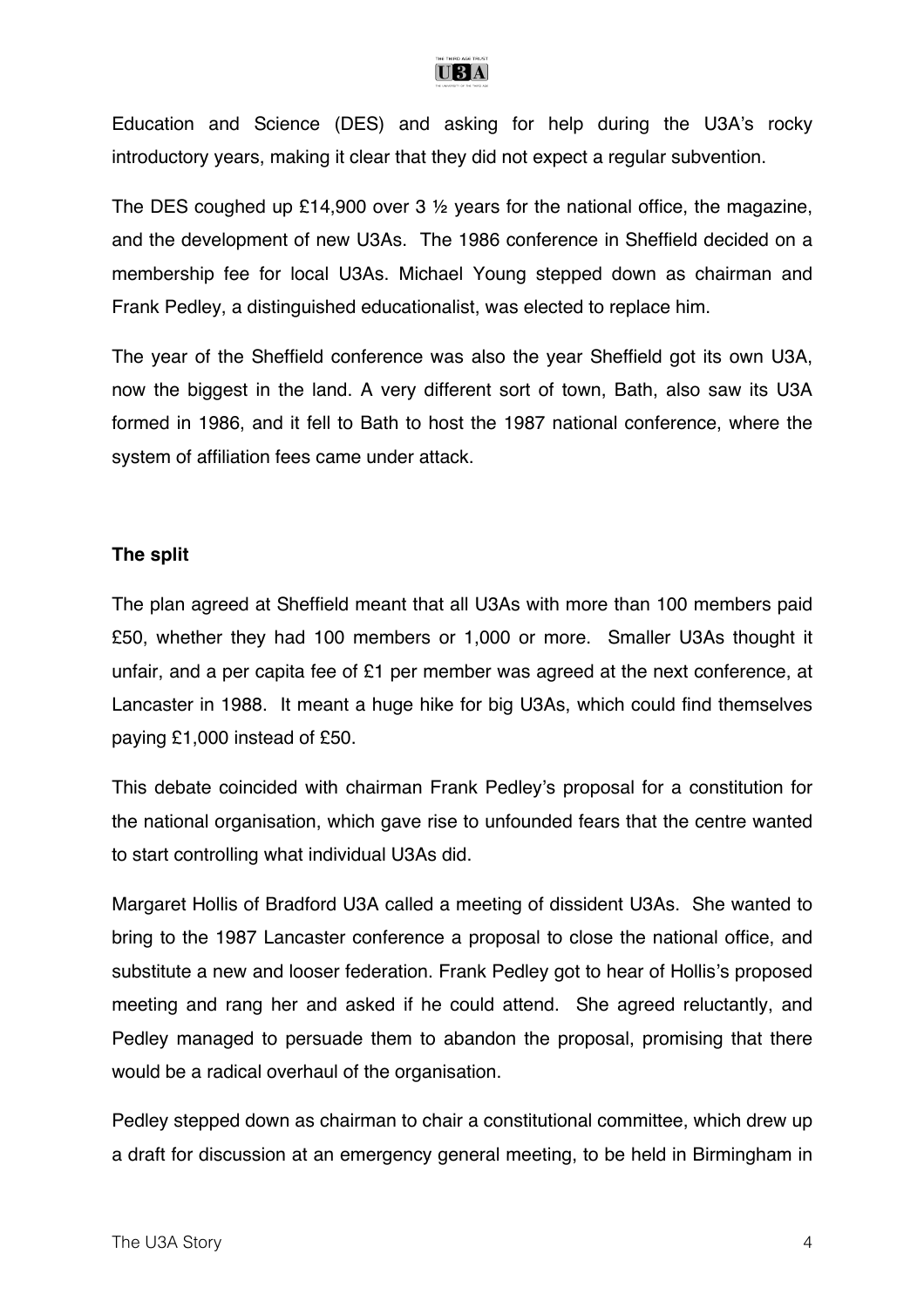

June 1989. His constitution was adopted. There was to be an enlarged and restructured national committee, and additional elected posts of secretary and treasurer. The constitution detailed the number of representatives that each U3A could have for voting purposes at the AGM.

But none of this came without a cost, and it was a heavy one. In 1988 and 1989, nine U3As disaffiliated. Some of them simply collapsed, but four stormed out in anger.

Three of these were in Yorkshire: Halifax, Huddersfield and Dewsbury. The fourth was Cambridge, Britain's first U3A. They thought they were being asked to pay more to the national office than it was worth to them. Cambridge and Huddersfield were the two biggest and wealthiest U3As in the country apart from London. They also disliked the new constitution, feeling that it placed too much emphasis on a central organisation.

The split meant the loss of a third of the membership and a third of the potential income. But Bradford, which had first raised concerns, stayed in the national organisation. And, crucially, London stayed. London U3A could have made the same financial case as Huddersfield or Cambridge. It was flourishing, big, and well run. Its departure might have been a terminal blow for the national organisation. London U3A stuck by its founding objects and principles, which included encouraging and helping U3As elsewhere.

The organisation had survived. And the next year, 1988, the U3A was able at last to give Dianne Norton her spare room back. The national office rented a room in the office of the British Association of Settlements and Social Action in south London.

#### **Looking outwards**

In 1989 Jean Thompson, who had founded a languages network within the U3A, became the first subject network co-ordinator. That year saw another innovation: the first residential weekend workshop.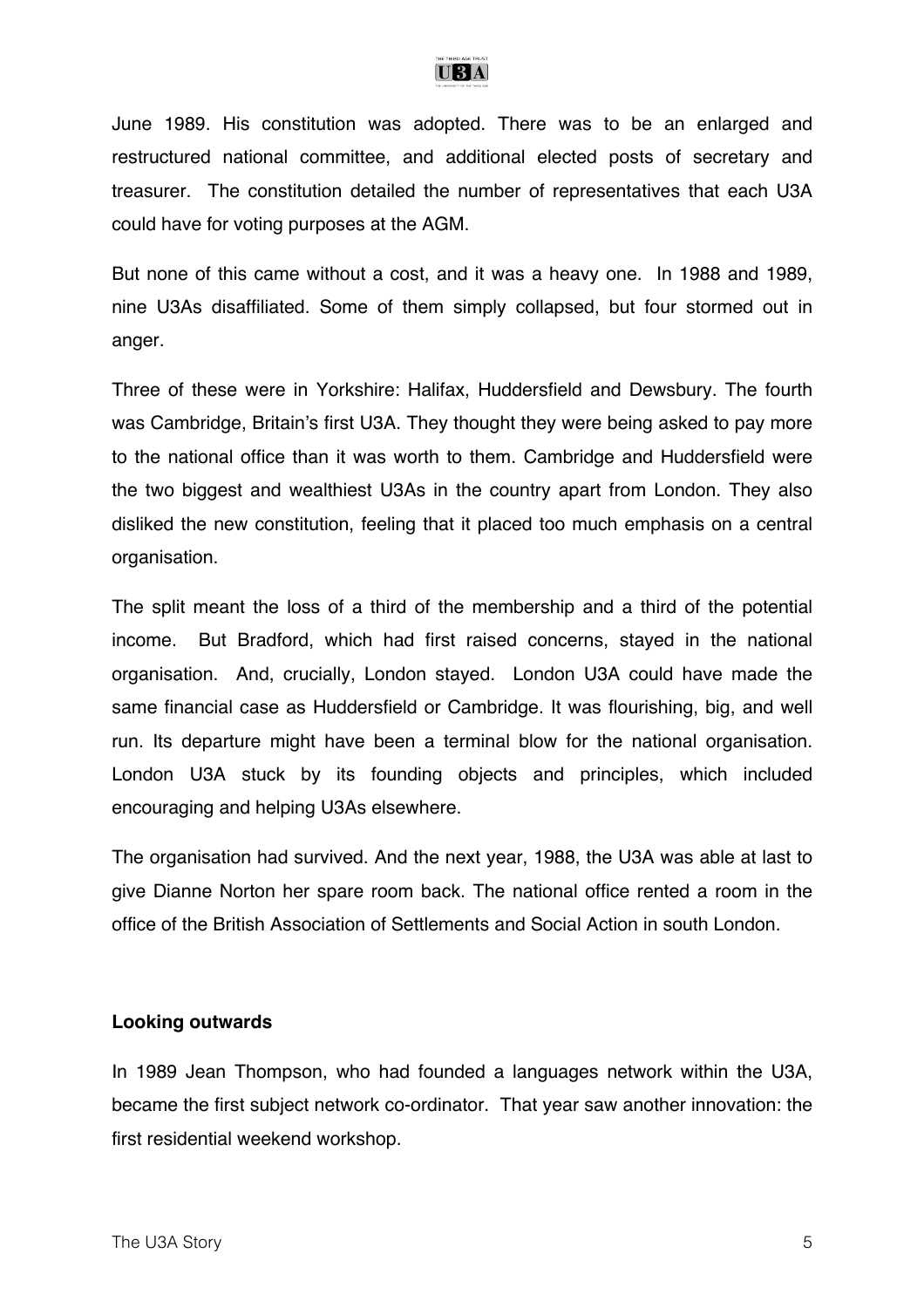

The national office moved again, to new premises in Stockwell Green, south London. And Eric Midwinter obtained a Rank Fellowship for someone "to promote and develop localised and autonomous U3A groups throughout Great Britain." Audrey Cloet, who four years earlier had founded Bath U3A, was appointed to the Fellowship. During her three-year stint, new U3As were established at the rate of one a fortnight.

Two hundred members from 100 U3As came to the 1991 conference in York, the biggest so far. The per capital affiliation fee was raised from £1 to £1.25 a head. By 1992, Jean Thompson was chairman, and travelled to the Netherlands for the AIUTA conference. The idea of U3As surviving more or less entirely on self-directed learning was a very strange one to most of the delegates, who had been brought up with the French U3A model and were attached to the idea of partnership with universities.

Jean Thompson explained the British model carefully, and the very next year brought a visit to Britain from the general secretary of AIUTA, bearing a personal invitation for Thompson to join the AIUTA governing board as the British representative. And at last, under Thompson's influence, the British U3A did join AIUTA, paying £1,000 a year affiliation.

#### **Making it all work**

1992 saw the first ever National Learners Week organised by NIACE, the Adult learners' organisation. In several U3As, tenth anniversary events doubled as celebrations of National Learners Week. And 1993 was the European Year of Older People, which the U3A was well placed to take full advantage of, since it had the internationalist and linguist Jean Thompson at its head.

Travel company Saga was approached for a grant to pay for a full time chief executive. They refused, but offered instead to take over publication of Third Age News for two years. Delegates at the Lancaster conference worried about what it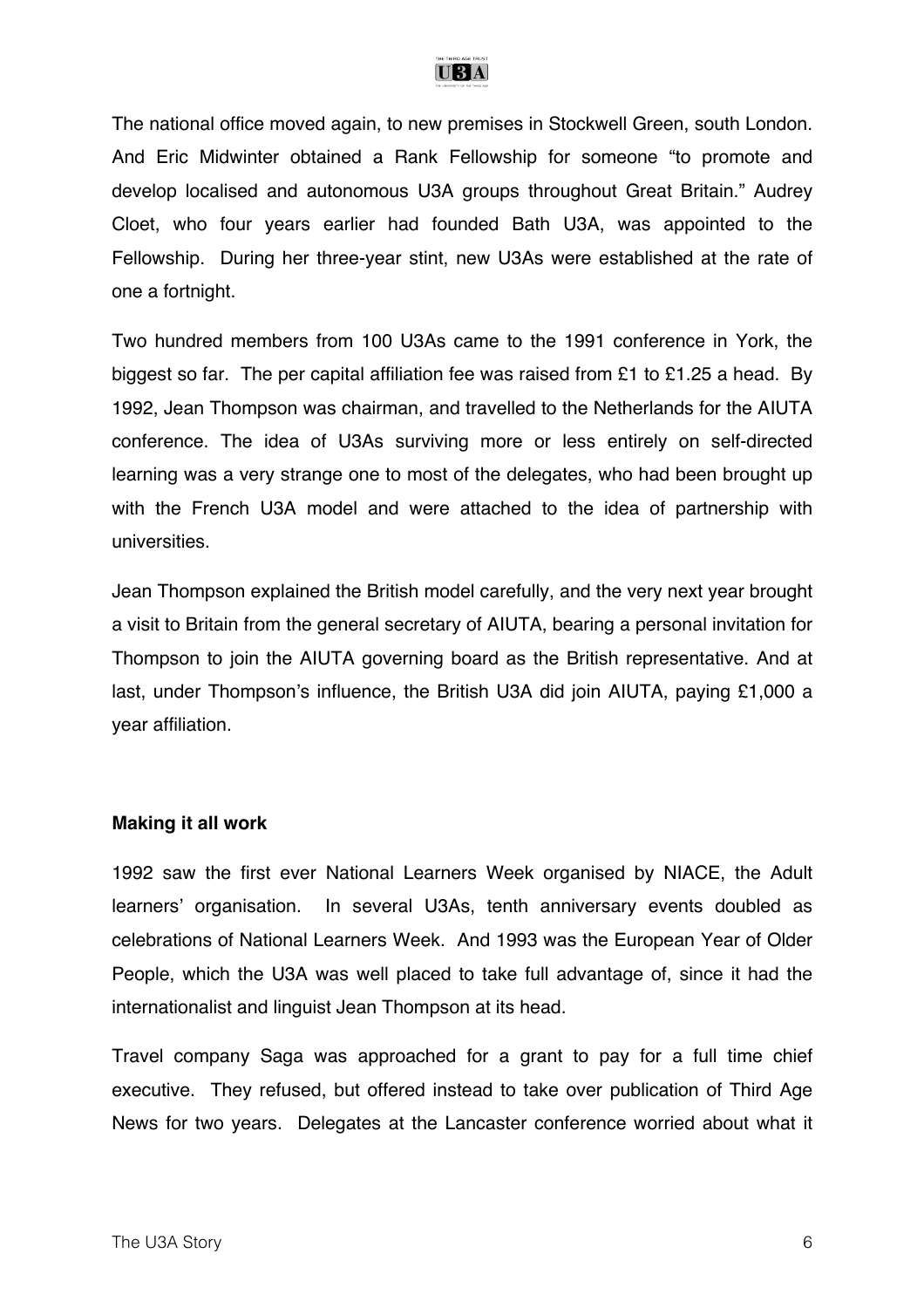

would mean for control of the magazine – Saga intended to appoint the editor - but they accepted it.

London U3A was so upset by this decision that there was talk of breaking off from the national organisation. Out of this controversy came the Greater London Regional Forum (GLRF,) bringing in the smaller U3As in and around the capital. GLRF organises sharing of ideas as well as concerts and workshops. It has also run expansion schemes in minority ethnic areas like Haringey and helps set up regional networks elsewhere.

An application for lottery funding produced a grant of £281,965 over three years. The Resource Centre it helped create is a growing collection of non-book materials, slides, videocassettes, audiocassettes, CDRoms and other materials, freely available to U3A members. Chartered librarian Elizabeth Gibson was appointed to run it.

In 1995 the Gulbenkian Foundation provided £10,000 for development in Wales, Scotland and Northern Ireland, where U3A penetration was not great.

There were 15 U3As in Wales, mostly in South Wales, with a total membership of 1800. The biggest and oldest was Swansea, founded in 1988. Gulbenkian money enabled Wales to build up more U3As, including Porthcawl and Carmarthen.

Scotland had seven U3As with a total of just 500 members. Local community education bodies helped create more, with the help of Scotland's biggest U3A, Edinburgh, founded in 1989. In Northern Ireland there was only the 300-strong Foyle U3A in Londonderry, and the Gulbenkian money helped Foyle to get others off the ground.

The first full time company secretary and national administrator, Lin Jonas, was appointed in 1996, and the National Office moved from Stockwell to 26 Harrison Street, off Grays Inn Road in central London. 1996 also saw two educational innovations: the first week long Summer University, at the University of Surrey in Guildford, and the Standing Committee for Education (SCE), set up to make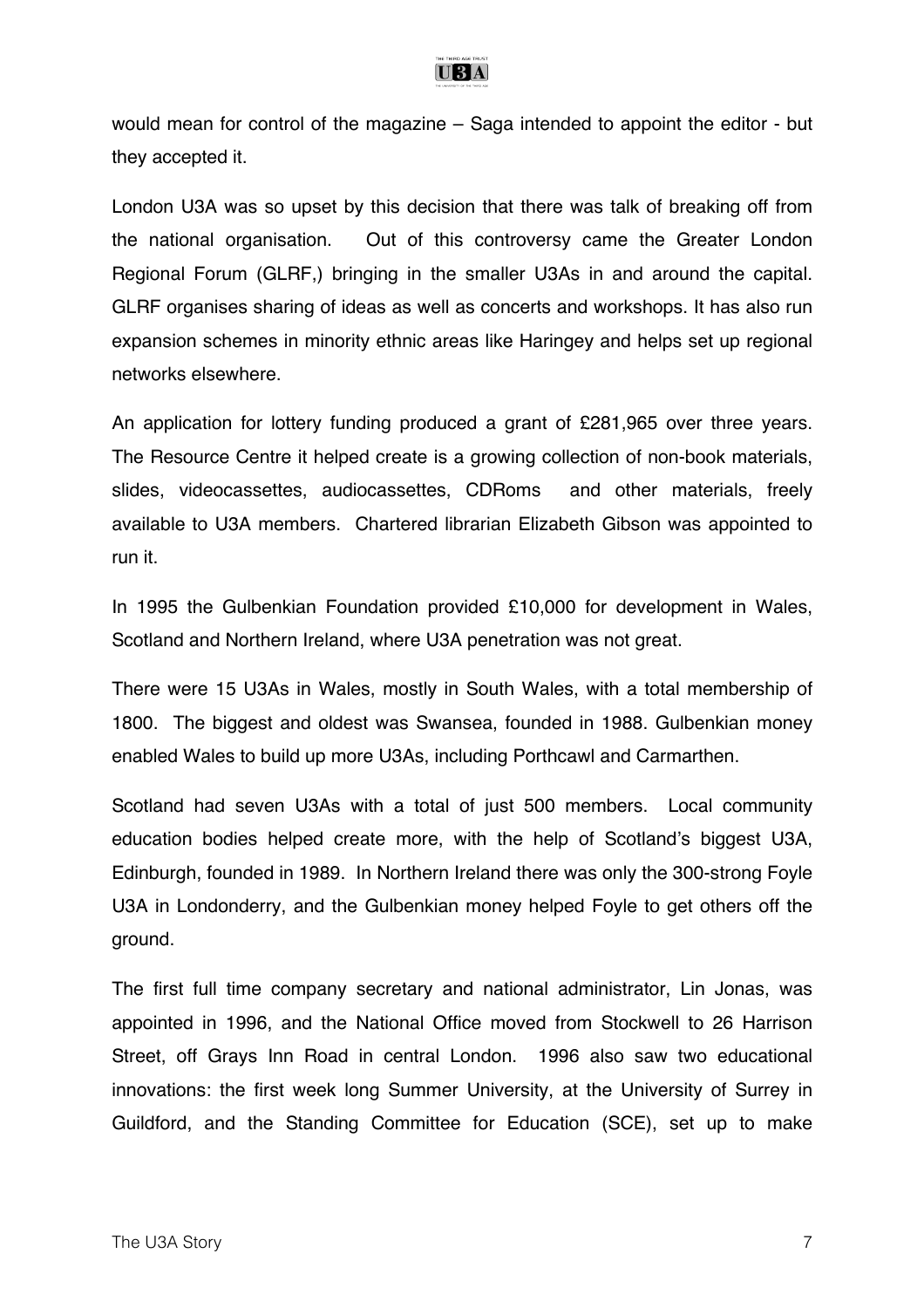

recommendations to the NEC about educational policy and help U3As in educational work.

The lottery grant also provided an associated publication: Sources, which started in 1988. It appears three times a year, and each issue concentrates on one subject or activity. And the grant enabled the national U3A magazine, now renamed U3A News, to survive the end of the Saga sponsorship after 1999.

#### **Looking outwards**

New chairman Len Street, a former FE collage principal, began regular contacts with government. In 1998 Street arranged meetings with Kim Howells, parliamentary under-secretary at education, about lifelong learning; and with John Denham, social security minister, about a strategy for older people. A scientist, Street also began the annual Royal Institution lecture, when some of Britain's most distinguished scientists talk about subjects of interest to U3A members.

In 2001 , a grant from the Department for Education and Skills enabled the U3A to conduct a mapping exercise and find out what brought people in. It found that the average age of U3A members was 70.6 years. Just 6% were under 60, 15% were 60-64, 24% were 65-69, 25% were 70-74, 17% were 75-79, and 13% were over 80. The over-80s were a group which the U3A wanted to cater for more effectively, and Jean Thompson edited, for publication by the U3A, a collection of their views called *A voice not heard before*.

Women vastly outnumbered men. Almost three quarters of the members – 74% were women, and only just over a quarter – 26% - were men.

It was still a largely middle class membership. The occupational breakdown was 40% professional, 15% managerial, 15% administrative, 4% technical, and just 4% manual, with 5% having had occasional or no employment. Most - 84% - had some form of occupational or private pension.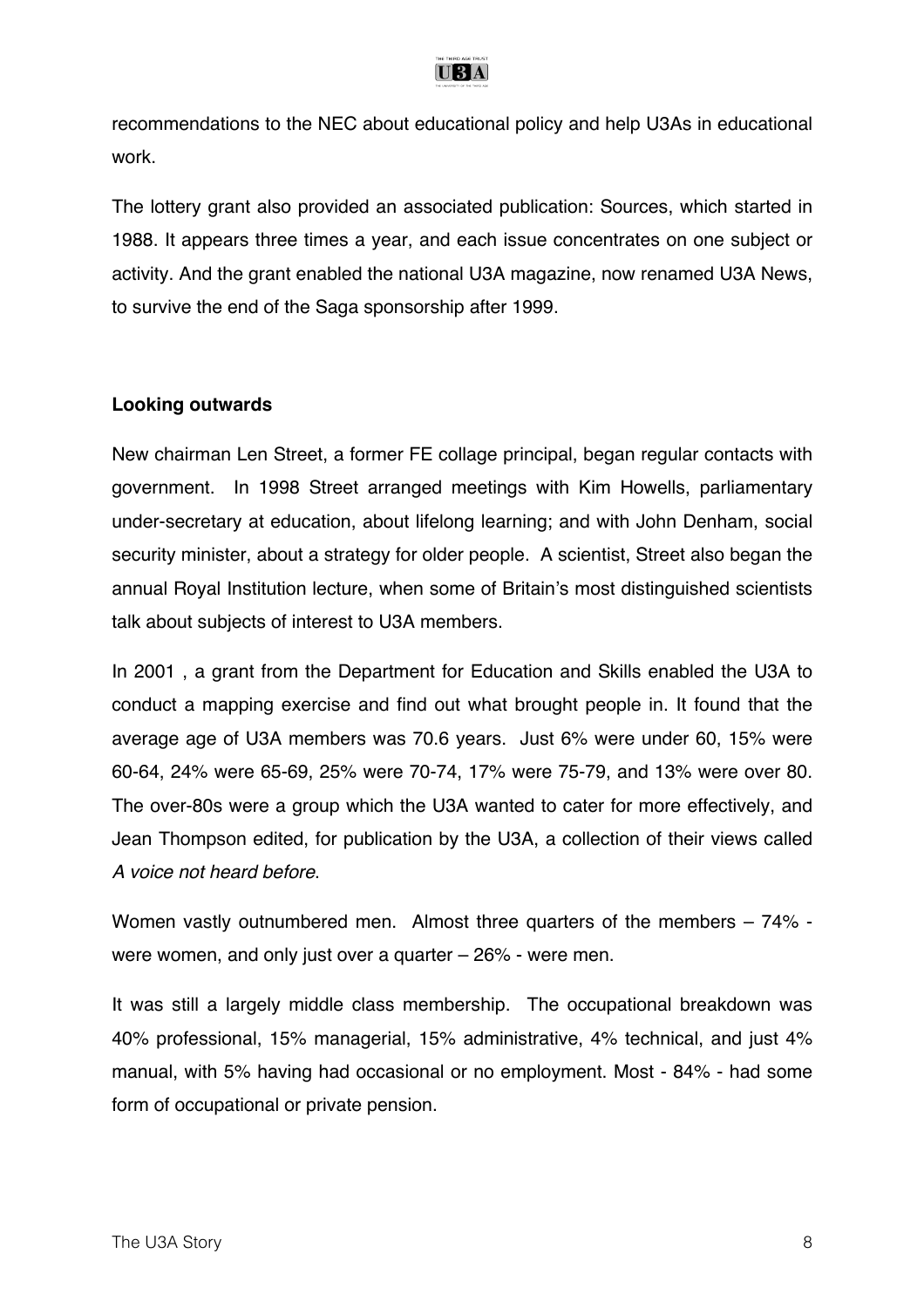

The U3A had a low public profile for its size – almost no one learned about it first from the national media. 73% of the members had become aware of the U3A by word of mouth, and 11% from the library and the local press. Many of them – 29% had joined mainly for social contact and 14% to acquire knowledge. Another 12% wanted to acquire new skills, and 10% joined to meet people with similar interests. Another 10% joined to keep the mind active. 55% gave social contact and companionship as the aspect they most enjoyed.

In 2001 some technologically literate members started the useful electronic bulletin Signposts, which to this day draws attention to a host of useful learning resources to be found on the internet. The next year saw the start of the Shared Learning Projects, beginning with one at the British Museum in London. These are projects which involve research and have a specific, realistic goal.

Simmering discontent with the third age international AIUTA came to a head at the 2002 conference in Exeter where Jean Thompson, the former chairman who had taken U3A into AIUTA more than a decade earlier, made a triumphant return to argue passionately and persuasively that it would be foolish and insular for Britain to leave. She undertook that AIUTA would in future be less dominated by the French model, and the conference agreed to give it a chance.

#### **Steady growth**

In 2004 the national office moved out of central London to Bromley, where office rents are far lower. And in 2004, Dianne Norton's Third Age Press – the book publishing company she had set up after Saga took over U3A News - published Eric Midwinter's history of the U3A, called 500 Beacons because it celebrated the first 500 U3As affiliated to the Third Age Trust.

The U3A was still expanding - fast everywhere, but fastest, according to a survey by Mike Long, in Crewe and Nantwich U3A, which had grown by a third in 2003. A DfES grant enabled researcher Pam King to find out a great deal about what U3As did. The most popular activity was walking and rambling, with music appreciation a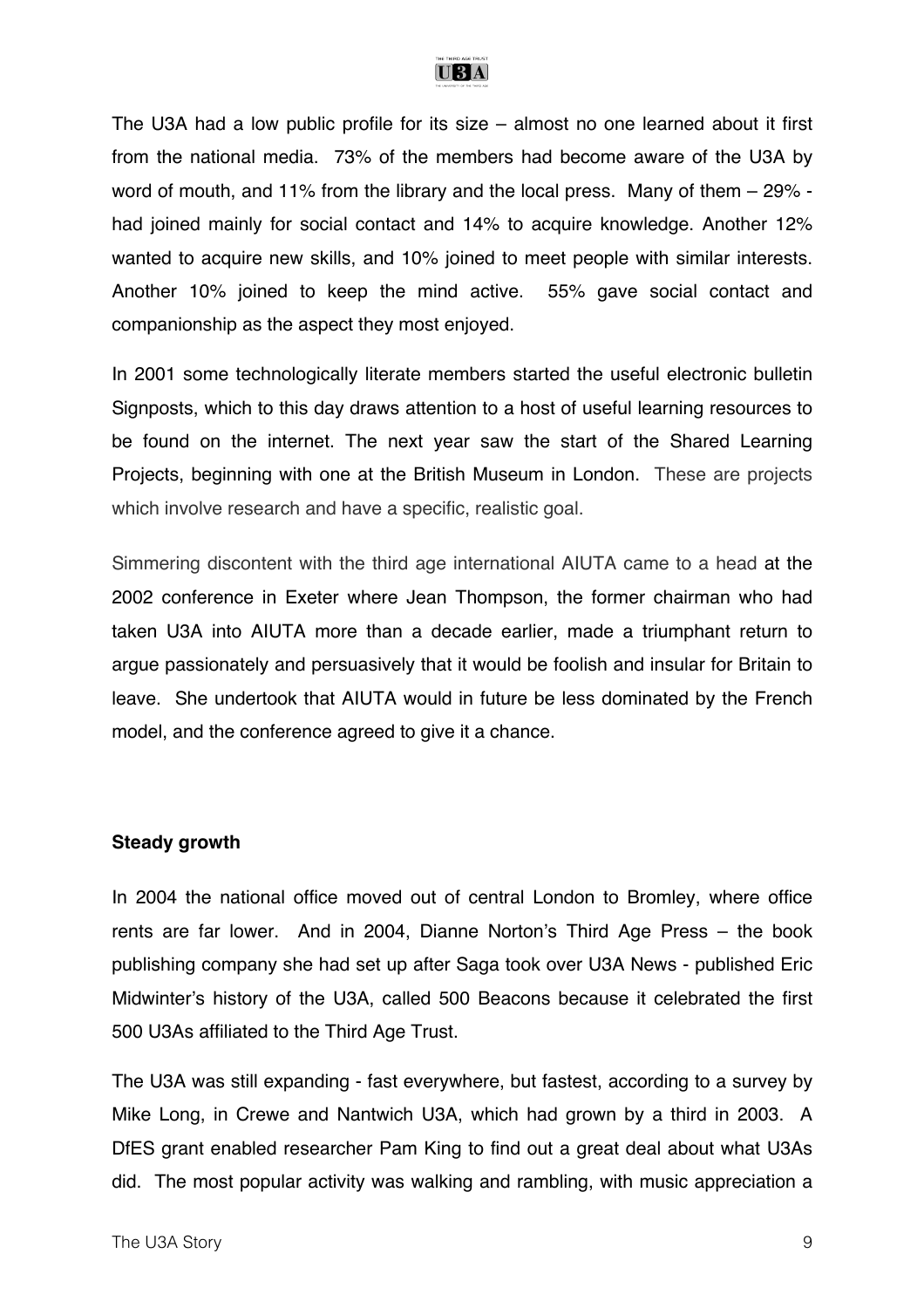

close second, but there were a host of sometimes arcane minority subjects. She discovered groups devoted to Northumbrian pipe making, inshore navigation, and surveying the local town's best eating places. There were 570 U3As in Britain with 152,997 members and 13,500 study and activity groups, an average of 25 groups in each U3A.

At the 2006 conference at Chester in 2006, chairman Keith Richards was succeeded by Jean Goodeve from Pembrokeshire U3A, who had been both treasurer and vice chairman, and whose husband Graham had been the long-standing honorary secretary. A few weeks after the conference, former U3A vice chairman Stan Millar, previously a French teacher and school inspector, became the first AIUTA president whose first language was not French.

On Friday December 1, 2006 a huge fire, caused by an electrical fault, destroyed much of the national office, taking many of the organisation's records and much of the resource zone. But good staff work meant that the organisation's work hardly missed a beat.

The next year the U3A and the Open University signed an agreement to work together "to open up wider models of learning and to promote educational opportunity and social justice," and OU pro vice chancellor Professor David Vincent was the keynote speaker at the 2007 conference in Falmouth, Cornwall, the 25<sup>th</sup> anniversary conference.

That year the constitution was changed so that members of the executive were elected by the regions they represent, rather than by the AGM; and their geographical areas were replaced by nine English regions (following the government's boundaries) plus the three countries of Northern Ireland, Scotland and Wales.

#### **Expansion in a time of austerity**

The 2008 conference in Swansea agreed the first increase in the capitation fee for eight years. In early 2009 the new Department of Innovation, Universities and Skills,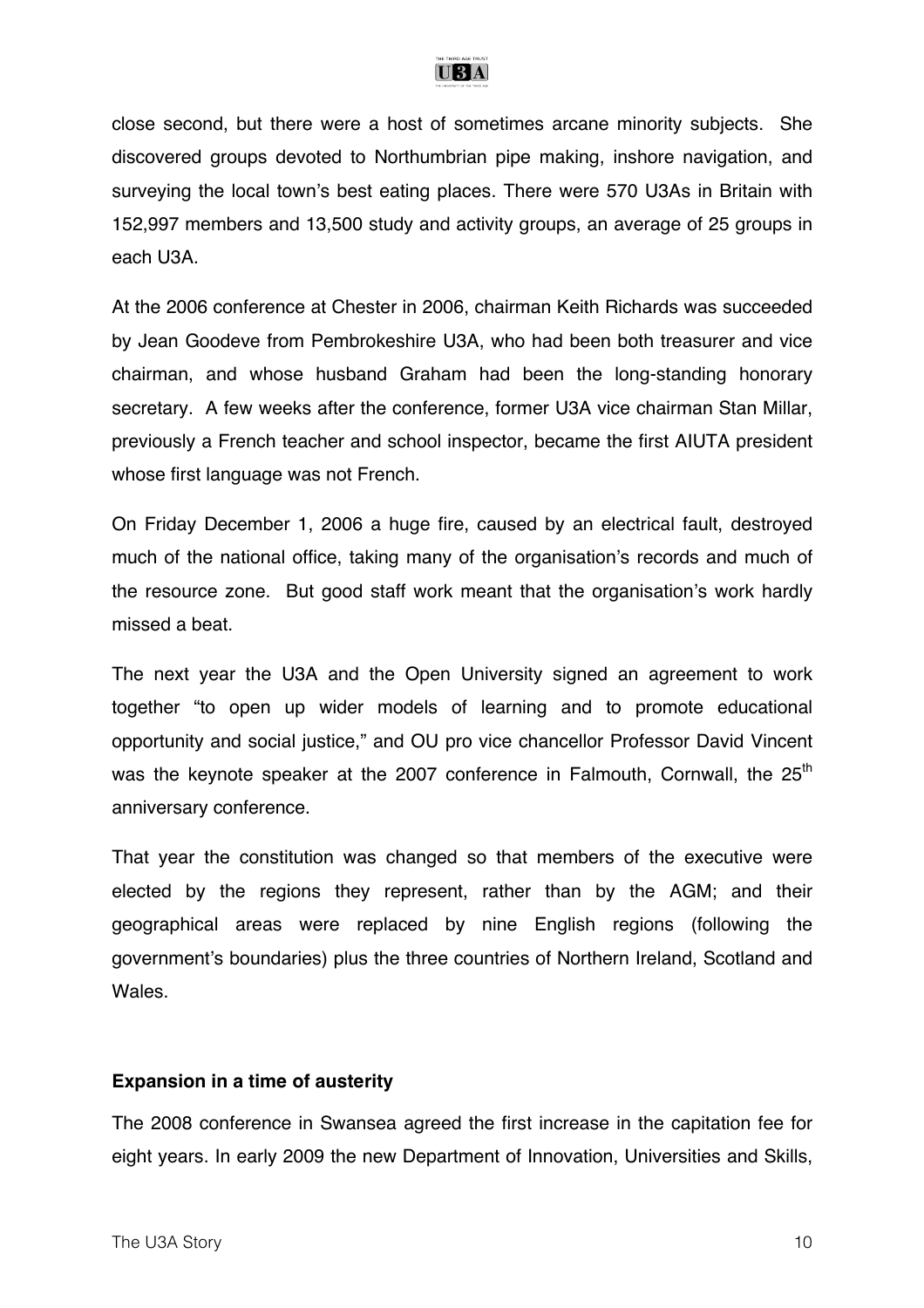

led by the U3A's old friend John Denham, published a White Paper called The Learning Revolution, aimed at removing the idea that learning was for schooldays and replacing it with the concept of lifelong learning.

A new chairman, former teacher Ian Searle from Carrick U3A in Cornwall, replaced Jean Goodeve at the Edinburgh conference in 2009. The U3A was by now a player in the national education debate, and Treasurer Terry Hardie noted that he was reporting on the year when, for the first time, The Trust became a £1 million company.

At a time when Britain's economy was in the worst trouble it had known for many years, Hardie was able to report "double digit growth over the last few years," with 716 U3As, more than 229,000 members, and one new U3A being formed every week.

From 2008, as the economic crisis gathered pace, what the government provided started to narrow, and the demand for what the U3A could provide continued to increase. This fuelled expansion: 44 new U3As joined the Third Age Trust in 2008, and at the end of the year there were 209,079 members in 716 U3As. The next year, 46 new U3As joined and there were 232,019 members, an increase of 11 per cent. And the year after that, 2010, membership hit the quarter million mark.

The national magazine U3A News continued to get bigger, supported by an advertising base that was the envy of most magazine publishers. The first 92 page issue was published in autumn 2011. In spring 2012 the name was changed to Third Age Matters (now generally known as TAM), to recognise the reality that it was no longer simply the U3A newsletter, but a magazine for third agers as well.

Ian Searle set about expanding the U3A's online courses, to be aimed partly, though not exclusively, at those who could no longer easily travel to U3A groups, and those in residential homes. "Without learning opportunities, homes can simply become places where society 'parks' the frail elderly while they await death. Residents can become over-medicated and under-stimulated" Ian said.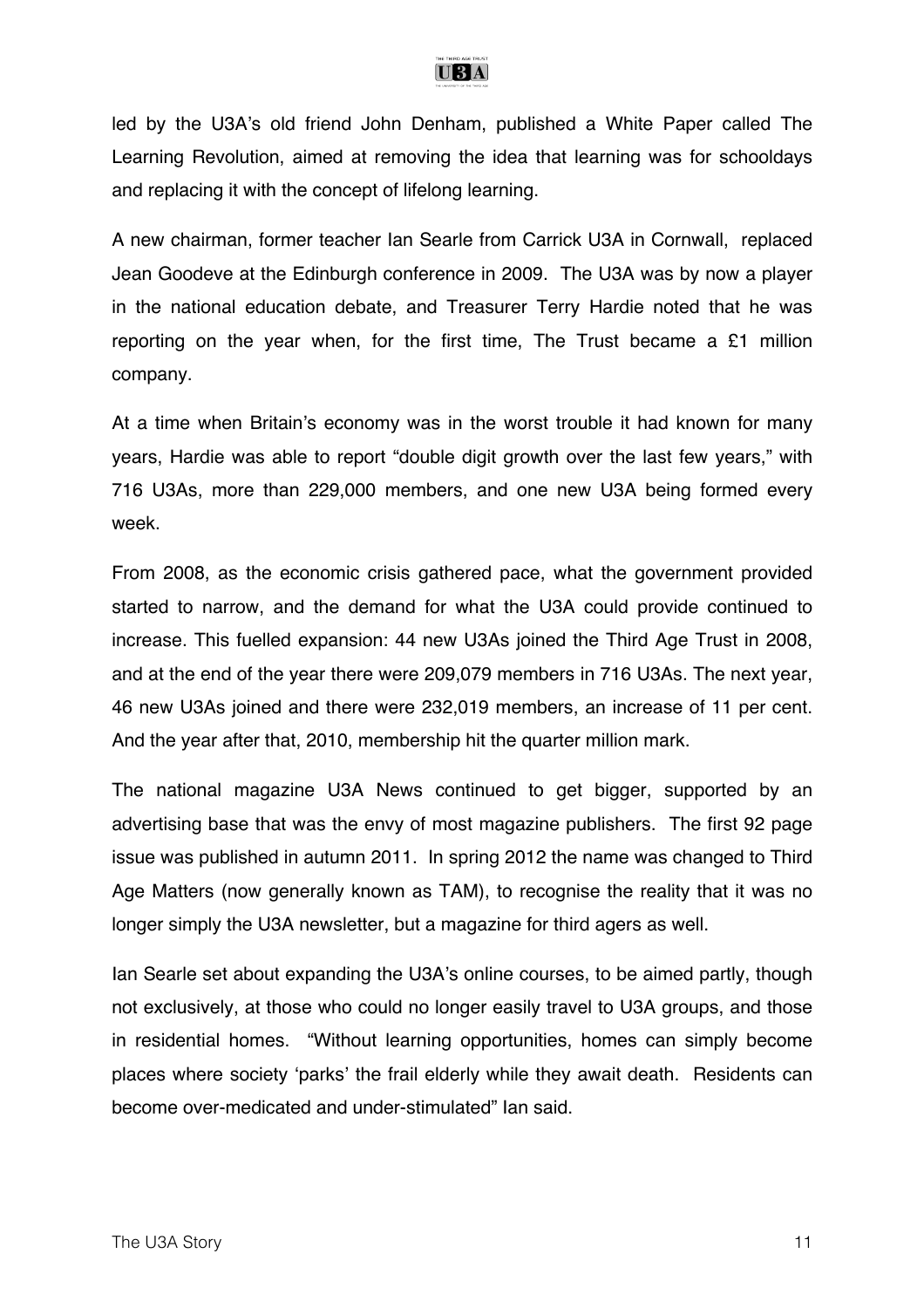

Meanwhile MOOCs – Massive Open Online Courses – were coming to Britain, and the U3A was helping to test them. MOOCs were best described by the BBC's David Grossman as "packaged up pieces of learning that last a few weeks, are often put together by a top professor at a top university, and are available to anyone with a computer."

The same year former chairman Len Street started to look at ways of providing opportunities for in-depth study.

Just a decade before, you could have mentioned the U3A in many circles and get blank looks, but it would be hard to find any such circles in 2010. For the next two years, Ian Searle was writing occasional articles for national newspapers and increasingly being asked his view on educational matters.

He opposed the withdrawal of government funding for A-level equivalent courses, and spoke out in support of the Workers Educational Association and London's City Literary Institute when they were in danger of closing because of cuts in spending.

At the end of 2012 the U3A was asked to provide the speakers for an intergenerational debate in the House of Lords, chaired by the Lord Speaker, Baroness D'Souza. The subject chosen by the Lords was: who should have responsibility for looking after the vulnerable in our society – the state, the family, or charities? Each side was composed of U3A members alongside some erudite and eloquent sixth formers.

New chairman Barbara Lewis called it "a wonderful event, bringing together the knowledge and experience of U3A members and the enthusiasm and fluency of a new generation in the magnificent and historic setting of the House of Lords."

Lewis, who had replaced Ian Searle earlier the same year, brought a new style to the chairmanship. She is a rather stylish American lady with a charismatic platform manner and a background in marketing.

One of her first tasks was to front a television programme about the U3A for the Community Channel. She also initiated the Founders' Lecture, intended to become a